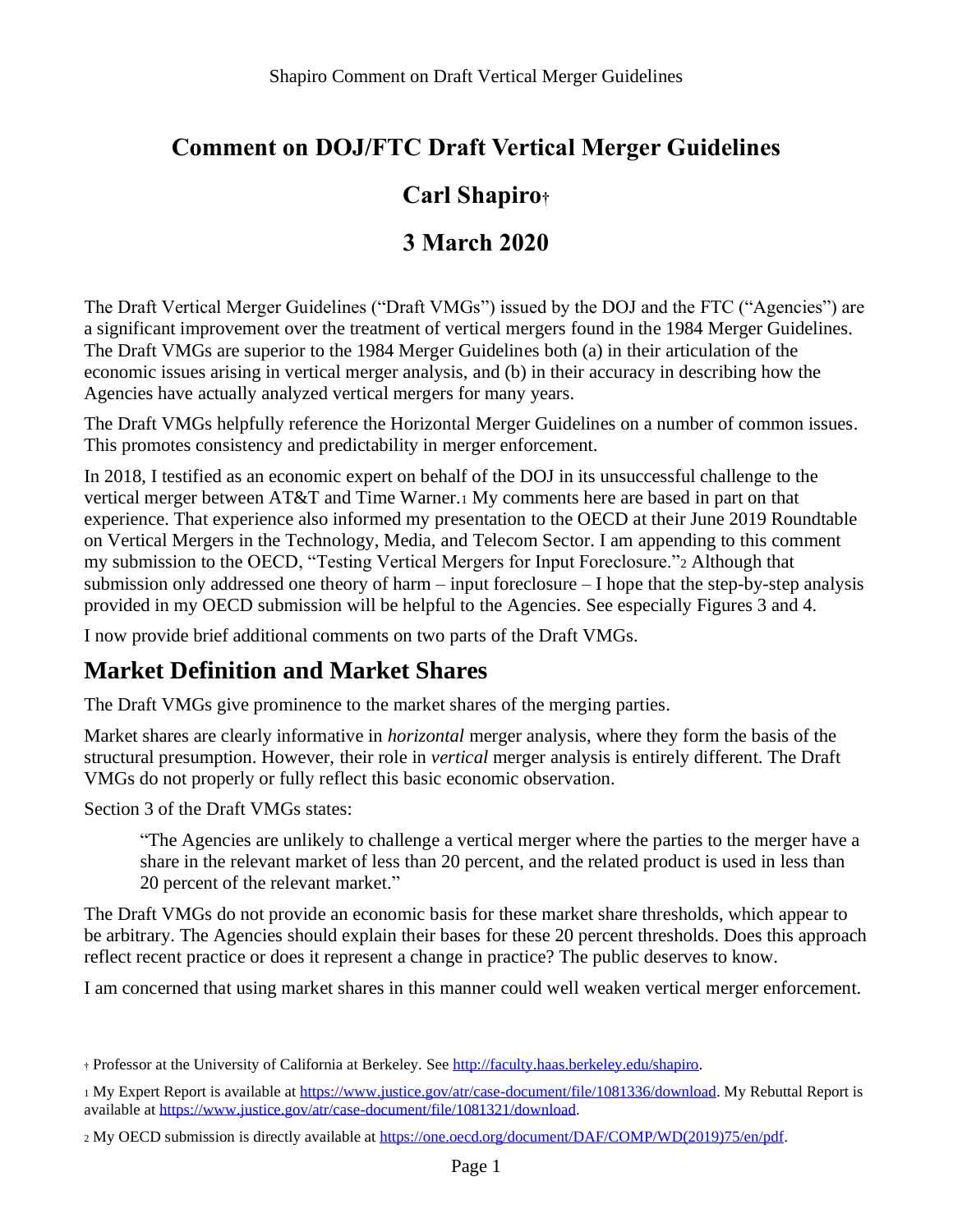### *Share of the Relevant Market*

Suppose that Firm A sells an input that is used by Firm B, and these two firms propose to merge. In this setting, Section 2 of the Draft VMGs defines a relevant market and identifies "related products." Consider the common case in which the relevant market is the downstream market in which Firm B participates and the "related product" is the input supplied by Firm A.

In the AT&T/Time Warner case, Time Warner played the role of Firm A and AT&T played the role of Firm B. The relevant product market was the distribution of multichannel video programming to consumers. One "related product" was the Turner Content owned by Time Warner.

The fundamental problem with the way that the Draft VMGs use market shares is that they simply *assume* that harm to downstream customers is less likely if the merged firm controls a smaller share of the relevant downstream market. For those accustomed to analyzing horizontal mergers, this assumption might seem natural and reasonable, but market shares play an entirely different role in vertical merger analysis than they do in horizontal merger analysis. In the AT&T/Time Warner case, applying the same methods described in Section 5 of the Draft VMGs to assess unilateral effects, *greater* harm to consumers was predicted in local areas where AT&T's downstream market share was *smaller*. This resulted because the impact of AT&T raising its rivals' costs was greater in those local areas.<sup>3</sup>

### *Share of the Relevant Market that Uses the Related Product*

The Draft VMGs state: "The Agencies are unlikely to challenge a vertical merger where … the related product is used in less than 20 percent of the relevant market." This statement requires clarification.

First, the Agencies should clarify that evaluating the likely economic effects of a proposed vertical merger does *not* require defining a relevant market containing the "related product." Doing so often will be unnecessary and could well be misleading. In the AT&T/Time Warner case, a key issue was whether AT&T's downstream rivals in the distribution of video programming to consumers would be significantly harmed if they lost access to the Turner Content. There was direct evidence on that point, making it unnecessary to define an upstream market containing the Turner Content.<sup>4</sup> Doing so would have been an uninformative distraction. The VMGs should state this explicitly.

Third, if the Agencies choose to make inferences based on whether "the related product is used in less than 20 percent of the relevant market," they should be much clearer and more explicit about how this concept will be measured. The draft VMGs refer to the "share of the relevant market that uses the related product." The VMGs should explicitly state that this *is not a measure of market share*, either in the relevant market or in another market containing the "related product." The VMGs should explicitly state that adding up this measure across different inputs used in the relevant market (which the merging firms will presumably point to as substitutes) typically results in a total far in excess of 100 percent.

Again, the AT&T/Time Warner case is instructive. One can ask what percent of the (downstream) relevant market used the related product, the Turner Content. The evidence showed that more than 90

<sup>3</sup> Section 6 of my Expert Report, "Impact on Consumers in Local Areas," states: "All else equal, subscribers in Zones with more rival MVPDs are likely to observe higher post-merger prices because of the greater impact of the increase in rivals' costs." See p. 68 and Figure 18.

<sup>4</sup> See Section 6 of my Rebuttal Report, "The Commercial Significance of the Turner Content." AT&T's economic expert, Professor Dennis Carlton, questioned the importance of the Turner Content based on his measure of Turner's share of "television video content consumption." I stated (p. 8): "In my view, much if not all of what Professor Carlton has to say about what he calls the "video content market" is either uninformative or misleading for the purposes of evaluating how the merger will affect the bargaining between Turner and MVPDs that compete against DTV."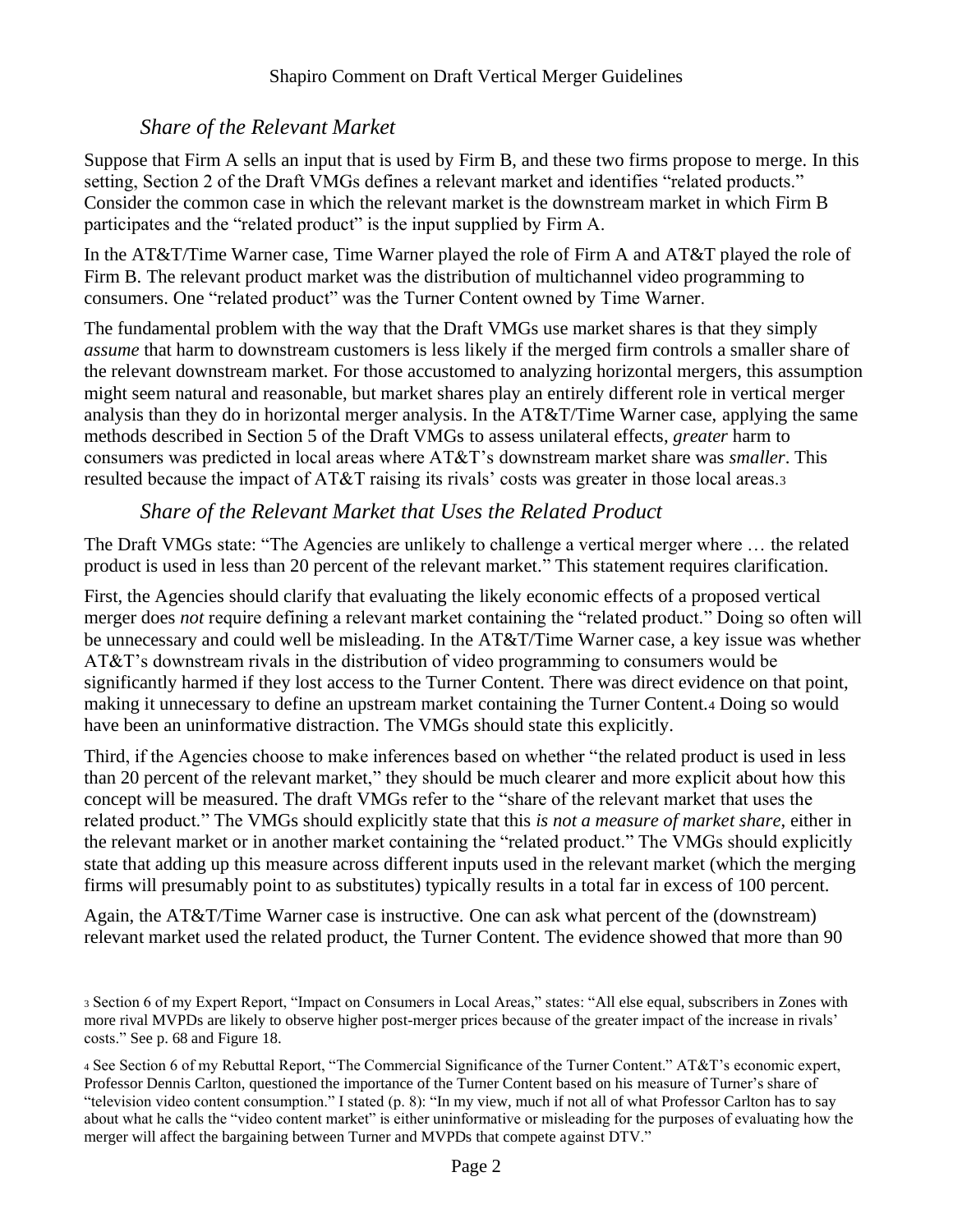percent of multichannel video subscribers had access to the Turner Content.<sup>5</sup> This reflected the importance of Turner Content (including CNN) to consumers, and hence to multichannel video distributors. The Turner Content was used in over 90 percent of the relevant market. I am concerned that many people who are accustomed to thinking in term of market shares will be confused by the language in the draft VMGs, because they will expect such measures to add up to 100 percent. In the AT&T/Time Warner case, several other firms also supplied content that was used by a large share of subscribers, including Disney, Fox, NBCUniversal, and Viacom. Adding up the share of the relevant market used by each of these content providers, one would obtain a figure far in excess of 100 percent, perhaps 400 or 500 percent. To avoid confusion, the VMGs should explicitly make this point and provide an example.

## **Elimination of Double Marginalization ("EDM")**

Section 6 of the Draft VMGs states: "The agencies generally rely on the parties to identify and demonstrate whether and how the merger eliminates double marginalization." I support an approach under which EDM, like all other efficiencies, must be shown to be cognizable before it can be credited.

My OECD submission explains how to place EDM within the overall analysis in cases involving input foreclosure. Here, I emphasize three points relating to the treatment of EDM.

- As with other efficiencies, EDM must be shown to be *merger specific* to be credited. As stated in my OECD submission (p. 6): "That is a factual question that must be assessed on a case-by-case basis. For example, if other firms in the industry have managed to eliminate double marginalization through contract, perhaps by using two-part tariffs or other non-linear pricing schemes, the merging firms might well be able to do likewise. In that case, EDM is not merger specific and should not be credited as an efficiency in the merger analysis."
- Some aspects of the analysis of EDM are different from the analysis of other claimed merger efficiencies. As stated in my OECD submission (p. 6): "EDM is treated differently from other claimed merger synergies because a vertical merger inherently gives the merged firm an incentive to set the downstream price based on the merged firm's combined upstream and downstream profits. Put differently, EDM follows logically from the normal working assumption of antitrust economists that for-profit firms are run to maximize their overall profits. This is directly analogous to our normal working assumption that a horizontal merger eliminates competition between the merging parties and typically creates some upward pricing pressure."
- When quantifying EDM, it is critical to include the opportunity cost to the merged firm when its downstream division gains sales at the expense of its rivals. This opportunity cost arises because the upstream division loses margins on its sales to those rivals. Not accounting for this opportunity cost can lead one to greatly overstate the magnitude of EDM, especially if the input sold by the upstream division is widely used by downstream rivals. Paragraph 24 of my OECD submission provides a numerical example based on the AT&T/Time Warner merger.

<sup>5</sup> See Section 3.2.1 of my Expert Report.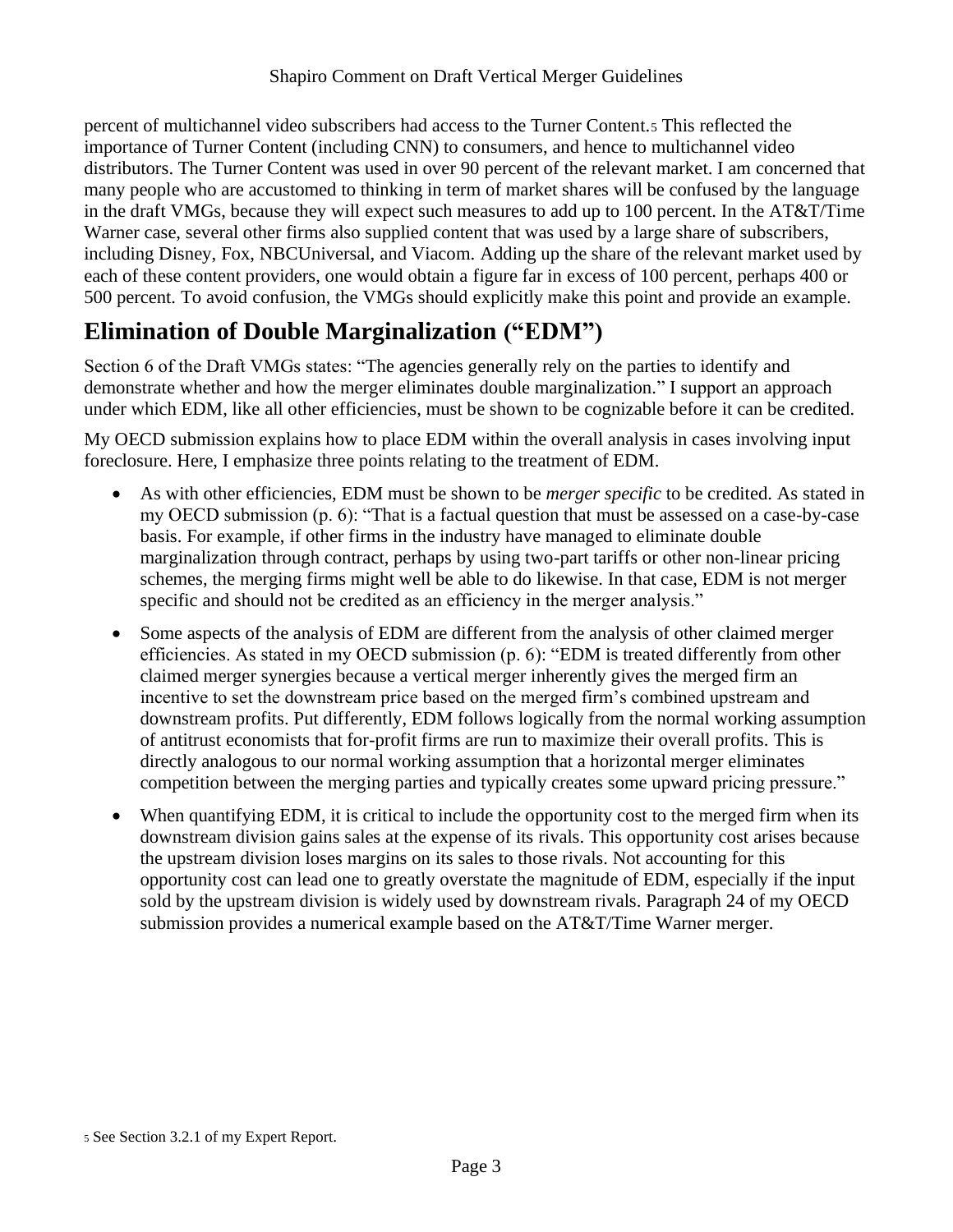

**DAF/COMP/WD(2019)75**

**Unclassified English - Or. English**

**3 June 2019**

### **DIRECTORATE FOR FINANCIAL AND ENTERPRISE AFFAIRS COMPETITION COMMITTEE**

### **Testing Vertical Mergers for Input Foreclosure - Note by Carl Shapiro**

### **Roundtable on Vertical mergers in the technology, media and telecom sector**

#### **7 June 2019**

This paper by Carl Shapiro was submitted as background material for Item 10 of the 131<sup>st</sup> OECD Competition committee meeting on 5-7 June 2019.

The opinions expressed and arguments employed herein do not necessarily reflect the official views of the Organisation or of the governments of its member countries.

More documents related to this discussion can be found at

http://www.oecd.org/daf/competition/vertical-mergers-in-the-technology-media-andtelecomsector.htm

#### **JT03448343**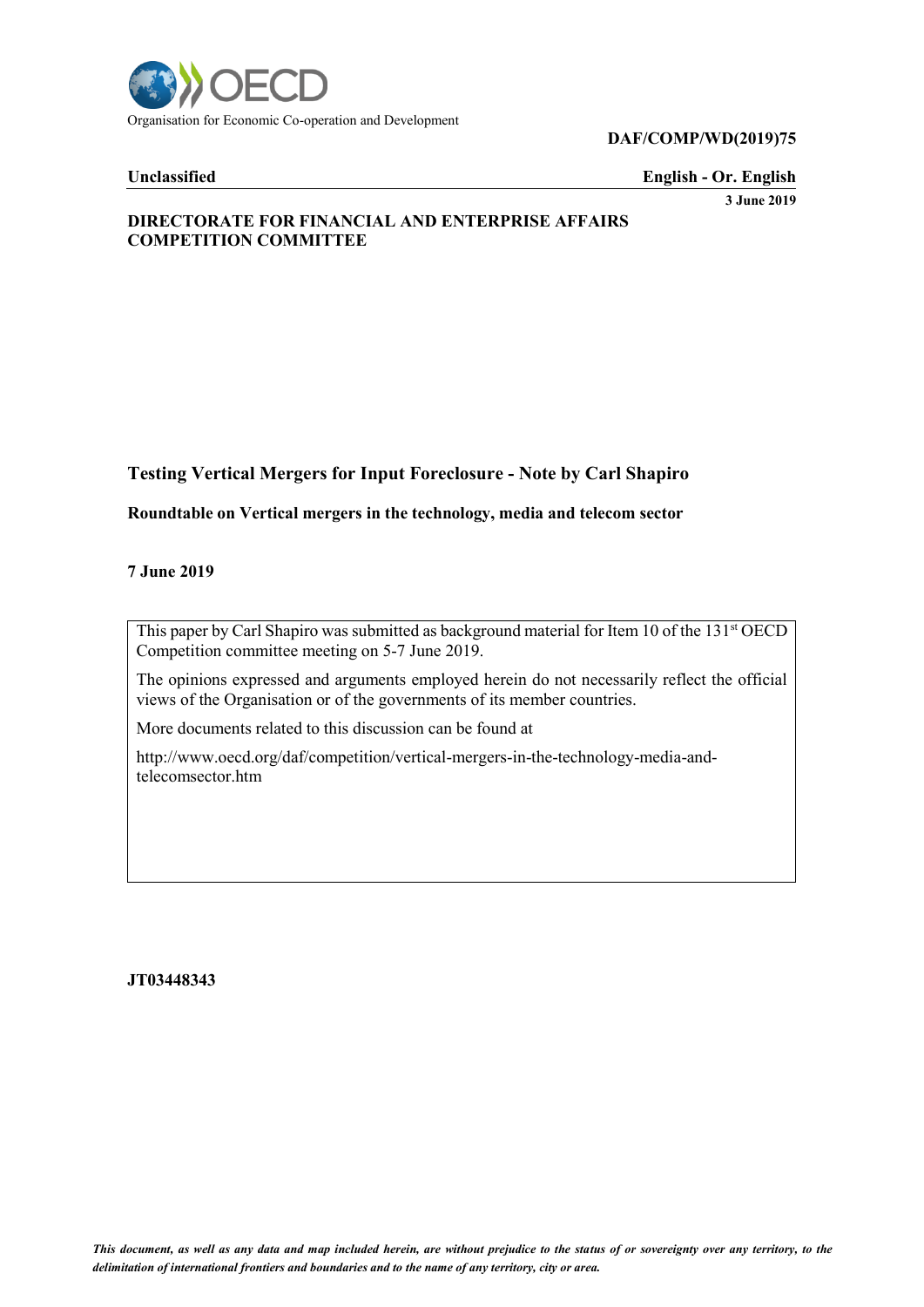### *Testing Vertical Mergers for Input Foreclosure\**

#### Professor Carl Shapiro

1. Investigating mergers is like auditing tax returns. We expect (hope?) that most taxpayers honestly pay their taxes, but some do not. Detecting deficient tax returns is important, to fairly collect the taxes that are owed and to deter tax evasion. Likewise, most mergers do not pose a threat to competition, but some would cause substantial harm to competition if allowed to proceed.**<sup>1</sup>** Identifying those mergers is important, both to protect the competition process and to deter anti-competitive mergers. This is true of vertical mergers, even though as a category they threaten competition less than do horizontal mergers.

2. This submission explains a practical procedure for analyzing vertical mergers to identify those that are most likely to lessen competition and harm customers based on "input foreclosure." The input foreclosure theory of harm is identified and described in the Background Note by the Secretariat, "Vertical Mergers in the Technology, Media, and Telecom Sector."<sup>2</sup> The distinct "customer foreclosure" theory of harm is economically analogous and can be developed and applied in suitable cases a parallel fashion to the one outlined here. This submission does not address theories of horizontal collusion or loss of potential competition that can arise in vertical mergers.<sup>3</sup>

3. The analysis here should prove useful even for a competition authority that considers almost all vertical mergers to be pro-competitive, because it is applicable to whichever vertical mergers the competition authority believes raise sufficient concerns about input foreclosure to warrant some investigation. The analysis is deliberately

 $\overline{a}$ 

<sup>\*</sup> Prepared for the OECD Competition Committee session "Vertical Mergers in the Technology, Media, and Telecom Sectors, 7 June 2019. This is a preliminary draft subject to revision. Please send comments t[o cshapiro@berkeley.edu.](mailto:cshapiro@berkeley.edu) Carl Shapiro is a Professor at the University of California at Berkeley. He served as the chief economist at the Antitrust Division of the U.S. Department of Justice during 1995-1996 and 2011-2013, and as a Member of the President's Council of Economic Advisers during 2011-2012. He also has served as an economic consultant for the government and for private parties on a variety of antitrust matters over the years. His papers and his curriculum vitae are available at his web site, http://faculty.haas.berkeley.edu/shapiro.

<sup>1</sup> According to the Fiscal Year 2017 FTC/DOJ Hart-Scott-Rodino Annual Report, 2052 transactions were reported that year, of which 51 (2.6%) received a Second Request for additional information and 39 (1.9%) involved an enforcement action.

<sup>2</sup> See https://one.oecd.org/document/DAF/COMP(2019)5/en/pdf, especially in Section 4.1 "Foreclosure (unilateral effects)."

<sup>3</sup> If the merging firms may become direct rivals in the foreseeable future, their merger is (also) a horizontal merger involving the loss of potential competition. For a recent discussion of how to handle mergers that may eliminate a potential competitor to a dominant firm, see Carl Shapiro, "Protecting Competition in the American Economy: Merger Control, Tech Titans, Labor Markets," at [http://faculty.haas.berkeley.edu/shapiro/protectingcompetition.pdf.](http://faculty.haas.berkeley.edu/shapiro/protectingcompetition.pdf) For an analysis of potential competition cases focused on innovation, see Giulio Federico, Fiona Scott Morton, and Carl Shapiro, "Antitrust and Innovation: Welcoming and Protecting Disruption," available at [http://faculty.haas.berkeley.edu/shapiro/disruption.pdf.](http://faculty.haas.berkeley.edu/shapiro/disruption.pdf)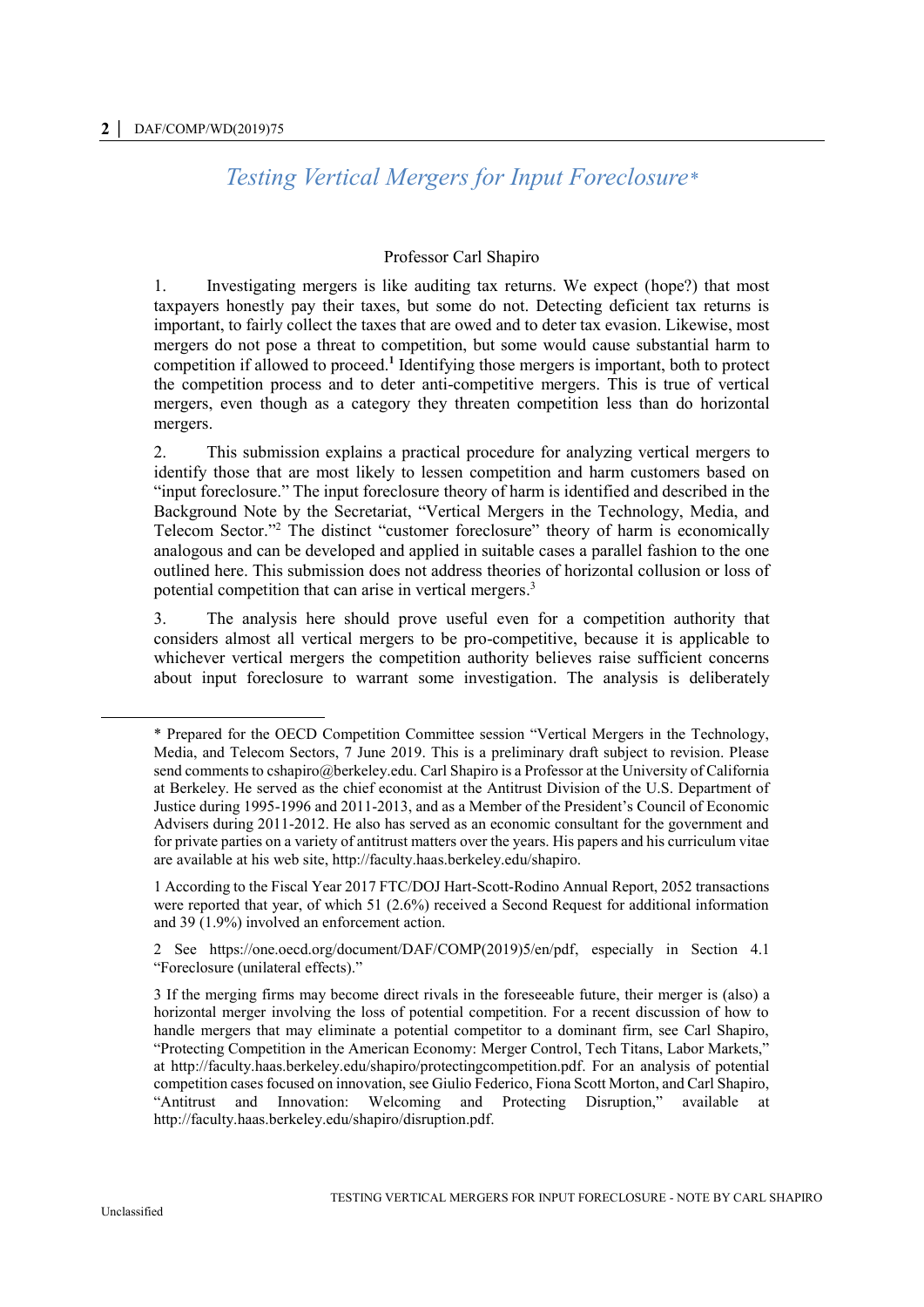structured to provide "off-ramps," so a vertical merger investigation can quickly be closed if the evidence indicates that harm to competition is unlikely.

4. I use the recent merger between AT&T and Time Warner to illustrate how one can perform this type of analysis.<sup>4</sup> I testified on behalf of the Department of Justice in that merger.<sup>5</sup> AT&T, primarily through its DirecTV service, was a major distributor of video content to households. Time Warner owned a valuable collection of video content, the "Turner Content." AT&T distributed the Turner Content to Pay TV Households, as did AT&T's major competitors, which are referred to as "multichannel video program distributors" or MVPDs. The leading MVPDs were the cable companies Comcast and Charter and the Dish direct broadcast satellite service. The input foreclosure theory of harm involved the merged entity weakening its downstream MVPD rivals by raising the price of Turner Content.<sup>6</sup>

5. Vertical mergers differ fundamentally from horizontal mergers in that they do involve a loss of direct competition between the merging the parties. In the United States, as a practical matter, it is much harder for the DOJ and the FTC to challenge a vertical merger in court than a horizontal one, because there is no simple route by which they can establish a presumption that a vertical merger is likely to harm competition. In horizontal mergers, the structural presumption plays that role.

6. Vertical mergers are inherently more complex to analyze than horizontal mergers because one must consider two levels of competition. The step-by-step analysis described below is based on well-established economic principles, and the elements of this analysis have been used in previous cases. I believe the framework offered here is as simple as possible while providing reliable and useful results. Nonetheless, the judge in the AT&T/Time Warner case mocked the analysis as overly complex

#### **1. Elements of the Analysis of Input Foreclosure**

 $\overline{a}$ 

7. The analysis in this submission seeks to determine whether a proposed vertical merger is likely to lessen downstream competition due to input foreclosure and thus harm final consumers. The mechanism of harm to competition is that the merged entity would use its control over the acquired upstream input to weaken its downstream rivals, either by denying them access to that input – "total foreclosure" – or by raising the price charged for

6 In the language of the Background Note (¶41), the case involved partial foreclosure. Economic analysis indicated that it would not be profitable for the merged entity to engage in total foreclosure by refusing to license the Turner Content to rivals.

<sup>4</sup> The AT&T/Time Warner merger is very briefly described in the Background Note (p.17).

<sup>5</sup> My detailed expert report is available at [https://www.justice.gov/atr/case](https://www.justice.gov/atr/case-document/file/1081336/download)[document/file/1081336/download.](https://www.justice.gov/atr/case-document/file/1081336/download) My rebuttal expert report is available at [https://www.justice.gov/atr/case-document/file/1081321/download.](https://www.justice.gov/atr/case-document/file/1081321/download) The District Court sharply criticized my analysis; United States v AT&T, Case 1:17-cv-02511 (DDC, 2017). On appeal, the District Court decision was found not to be clearly erroneous; United States v. AT&T, Case 18- 5214, (DC Circuit, 2019). My intention here is not to re-litigate that case, but rather to use it to illustrate how the input foreclosure theory of harm can be developed in practice. Rather obviously, the AT&T/Time Warner case also illustrates some of the difficulties and risks facing a competition authority seeking to challenge a vertical merger.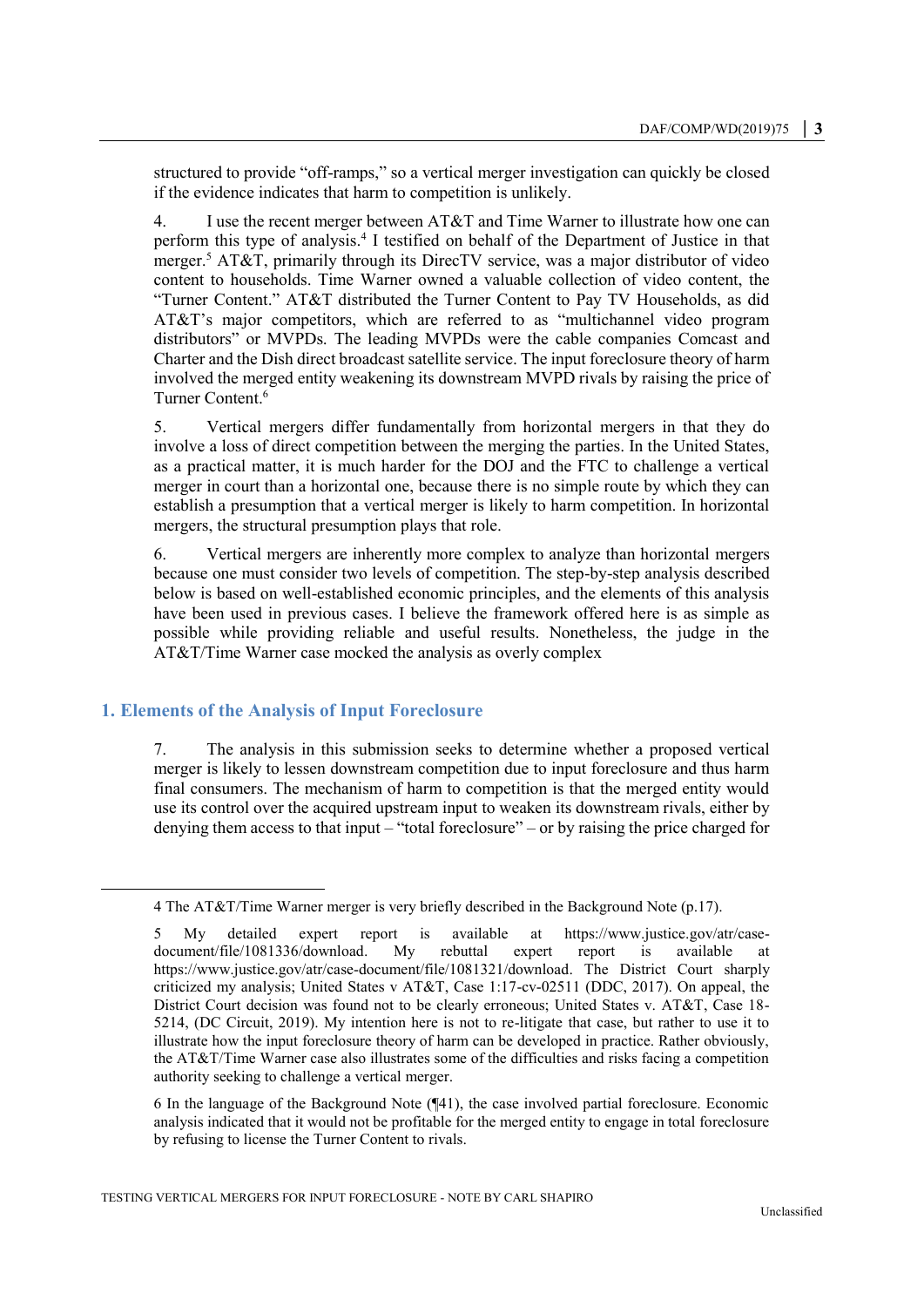#### **4 │** DAF/COMP/WD(2019)75

that input – "partial foreclosure." For simplicity, I will refer to both of these effects in terms of "raising rivals' costs" (RRC).

8. [Figure](#page-10-0) 1. displays the elements of the analysis of vertical mergers in which the competition concern involves the input foreclosure theory of harm. (All figures are at the end of the submission.). The term "EDM" refers to "elimination of double marginalization," a common efficiency from vertical mergers.

9. [Figure](#page-11-0) 2. shows these elements as they presented themselves in the AT&T/Time Warner merger.

### **2. Step-by-Step Analysis: Ability and Incentive**

10. The rest of this submission describes a step-by-step analysis to identify and analyze the input foreclosure theory as applied to a proposed vertical merger. The step-by-step analysis outlined here fits comfortably within the three-step *ability-incentive-effect framework* described in Section 3 of the Background Note.

11. [Figure](#page-11-1) 3. provides a flow chart for the "ability "and "incentive" parts of the analysis.

12. The first step is to ask whether the upstream input involved in the merger is competitively significant to the downstream rivals that have been using that input.**<sup>7</sup>** An input is competitively significant to a downstream rival if that firm's ability to compete would be substantially impaired if were to lose access to the input. In this step, one should consider these rivals' best response to that lack of access, which could involve using a substitute input or modifying their products or services. These responses will generally leave the rivals with higher costs and/or lower quality products or services.

13. In the AT&T/Time Warner case, there was extensive evidence about the importance of the Turner Content for MVPDs. For starters, every major MVPD distributed Turner Content to almost all of its subscribers, and Turner had been able to significantly raise the price it charged for its content over time, notwithstanding the movement of some customers away from Pay TV packages and toward streaming. Turner Content was generally seen as one of the most important packages of content for MVPDs to carry. There was some hotly disputed evidence specifically about the impact on an MVPD of losing access to the Turner Content. However, there was no such evidence from an actual, longterm blackout of Turner Content on an MVPD. In the end, the District Court was not convinced by the estimates I used about the share of subscribers an MVPD would lose due to the absence of the Turner Content.

14. The next step is to ask whether the merged entity's downstream operations would gain a substantial volume of business if one or more downstream rivals lost customers because they were denied access to the input in question or raised their price due to higher

<sup>7</sup> The Background Note describes a similar concept at ¶25, asking if the merging parties control as asset that is important to rivals and unique, meaning it is difficult to replace with alternatives.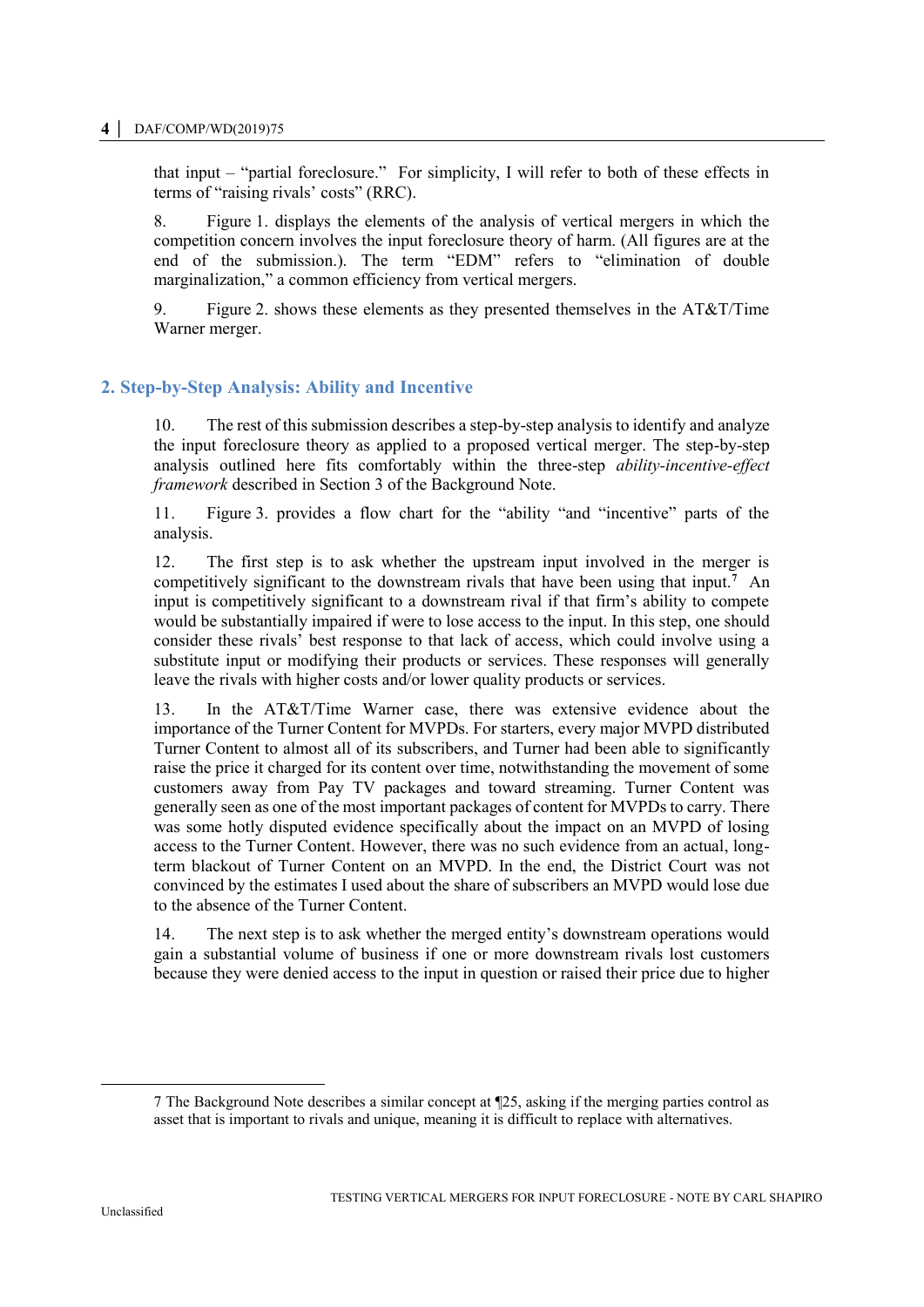input costs.<sup>8</sup> The key metric in this step is the diversion ratio from these downstream rivals to the merged entity.<sup>9</sup>

15. In the AT&T/Time Warner case, I used local market shares to estimate the diversion from an MVPD losing access to the Turner Content toward DirecTV. I also accounted for the fact that some of these lost subscribers would not sign up with any MVPD. In the end, the District Court was not convinced by the estimates I used about the diversion ratio from rival MVPDs to DirecTV.

16. The third step is to ask whether the business diverted from the downstream rivals to the downstream operations of the merged firm generates significant profit margins for the merged entity. The key metric in this step is the pre-merger price/cost margin at the downstream merging firm.

17. In the AT&T/Time Warner case, the downstream Pay TV packages sold by DirecTV to consumers were generally large bundles that had substantial margins. The DOJ had difficulty obtaining accurate and timely margin information from AT&T. I used the best data available to me, which was a moving target during the litigation. In the end, the District Court was not convinced by the margin estimates I used.

18. If quantitative analysis is possible, the calculations performed will vary from case to case, depending on whether total foreclosure or partial foreclosure is being considered. But these are relatively minor details. From an economic perspective total foreclosure is just a special (and extreme) case of partial foreclosure. The quantification also will vary depending on whether (a) the upstream suppliers set the input prices and downstream firms respond, or (b) the input prices are negotiated. But again these are relatively minor details, variations to fit and reflect the institutional facts of the case.

19. The core, robust economic principle is that a vertical merger raises the economic cost to the merged firm of selling the input to its rivals, because access to the input, or lower prices for that input, make them stronger competitors. This core idea is intuitive to business executives. As customers, business executives often are wary and feel vulnerable when they must buy an important input from a rival. Likewise, as integrated suppliers, business executives commonly are tempted to use a key input strategically to advantage their downstream operations. In many cases, business documents will reflect these basic economic and strategic ideas. The analysis above seeks to assess, on a case-by-case basis, whether these anti-competitive incentives, which are inherent to vertical mergers, are substantial. This is not unlike using the upward pricing pressure (UPP) metric to assess, on a case-by-case basis, whether the inherent anti-competitive incentives in a horizontal merger are substantial.

 $\overline{a}$ 

<sup>8</sup> The rival downstream firms also can experience cost increases because alternative upstream input suppliers raise their prices in response to the input foreclosure by the merged firm.

<sup>9</sup> The Background Note describes a similar concept at ¶29, with reference to the diversion ratio from the rival to the merged firm and to the price/cost margin at price/cost margin of the merged firm. Vertical merger analysis is similar to horizontal merger analysis in that both involve the multiplicative product of a diversion ratio and a price/cost margin.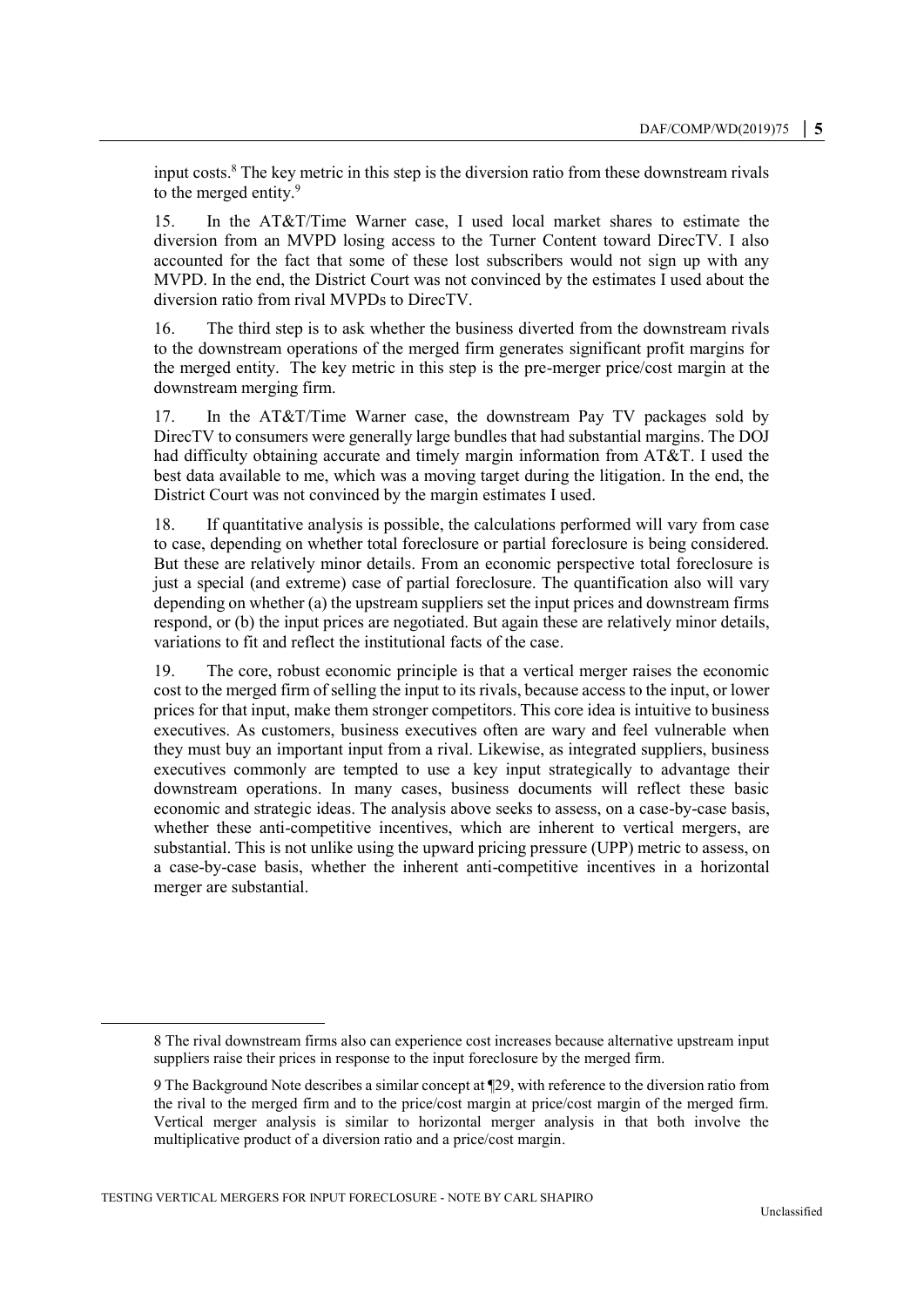### **3. Step-by-Step Analysis: Efficiencies and Effects**

20. In cases where a proposed vertical merger would create significant incentives for input foreclosure, the analysis then proceeds to consider efficiencies that might offset these incentives. [Figure](#page-12-0) 4. provides a flow chart for this "effects" part of the analysis. If some efficiencies are cognizable, meaning that they are merger-specific and verified, then some balancing is needed to determine the merger's effects.

21. The analysis of efficiencies begins by considering the elimination of double marginalization ("EDM"). EDM is a well-known economic aspect of vertical mergers. One good way to think about EDM is to recognize that, after the merger, starting from premerger prices, the downstream division of the merged entity will have some incentive to lower price, if that lower price will attract more customers and if those extra customers generate extra profits at the upstream division of the merged firm.

22. EDM is treated differently from other claimed merger synergies because a vertical merger inherently gives the merged firm an incentive to set the downstream price based on the merged firm's combined upstream and downstream profits. Put differently, EDM follows logically from the normal working assumption of antitrust economists that forprofit firms are run to maximize their overall profits. This is directly analogous to our normal working assumption that a horizontal merger eliminates competition between the merging parties and typically creates some upward pricing pressure. In econ-speak, the difference is that a horizontal merger internalizes a *negative* pecuniary externality from lower prices while a vertical merger internalizes a *positive* pecuniary externality from lower prices.

23. However, it is important to recognize that, while we must assume that a vertical merger will lead to the elimination of double marginalization, this does not imply that EDM is *merger-specific*. That is a factual question that must be assessed on a case-by-case basis. For example, if other firms in the industry have managed to eliminate double marginalization through contract, perhaps by using two-part tariffs or other non-linear pricing schemes, the merging firms might well be able to do likewise. In that case, EDM is not merger specific and should not be credited as an efficiency in the merger analysis. In the AT&T/Time Warner case, my analysis credited EDM as merger-specific.

24. In cases where EDM is determined to be merger-specific, one may be able to estimate the magnitude of EDM. EDM can be measured as the gap between the pre-merger price that the downstream merging firm is paying for the input and the economic marginal cost to the upstream firm of providing that input to the downstream firm. Critically, this economic marginal cost includes opportunity cost. The key question is how the upstream division is affected when the downstream division lowers its price to attract more customers. To see how this works, consider the polar case in which all of these extra customers were previously purchasing from downstream rivals who were using the upstream division's input. In that case, the upstream division gains no new sales when the downstream firm lowers its price, so the magnitude of the EDM effect is zero. More generally, if the upstream division's price/cost margin is *M* and if a fraction *X* of customers attracted by the downstream firm were not already using the upstream input, then the EDM is not *M* but only *M* times *X*. In the AT&T/Time Warner case, I calculated EDM as \$1.20 per subscriber per month. Purely for illustrative purposes, this figure would result if the price/cost margin on the Turner Content was \$6 and if 20% of the new subscribers attracted to DirecTV by a price decrease would be new Turner customers. It would be a major error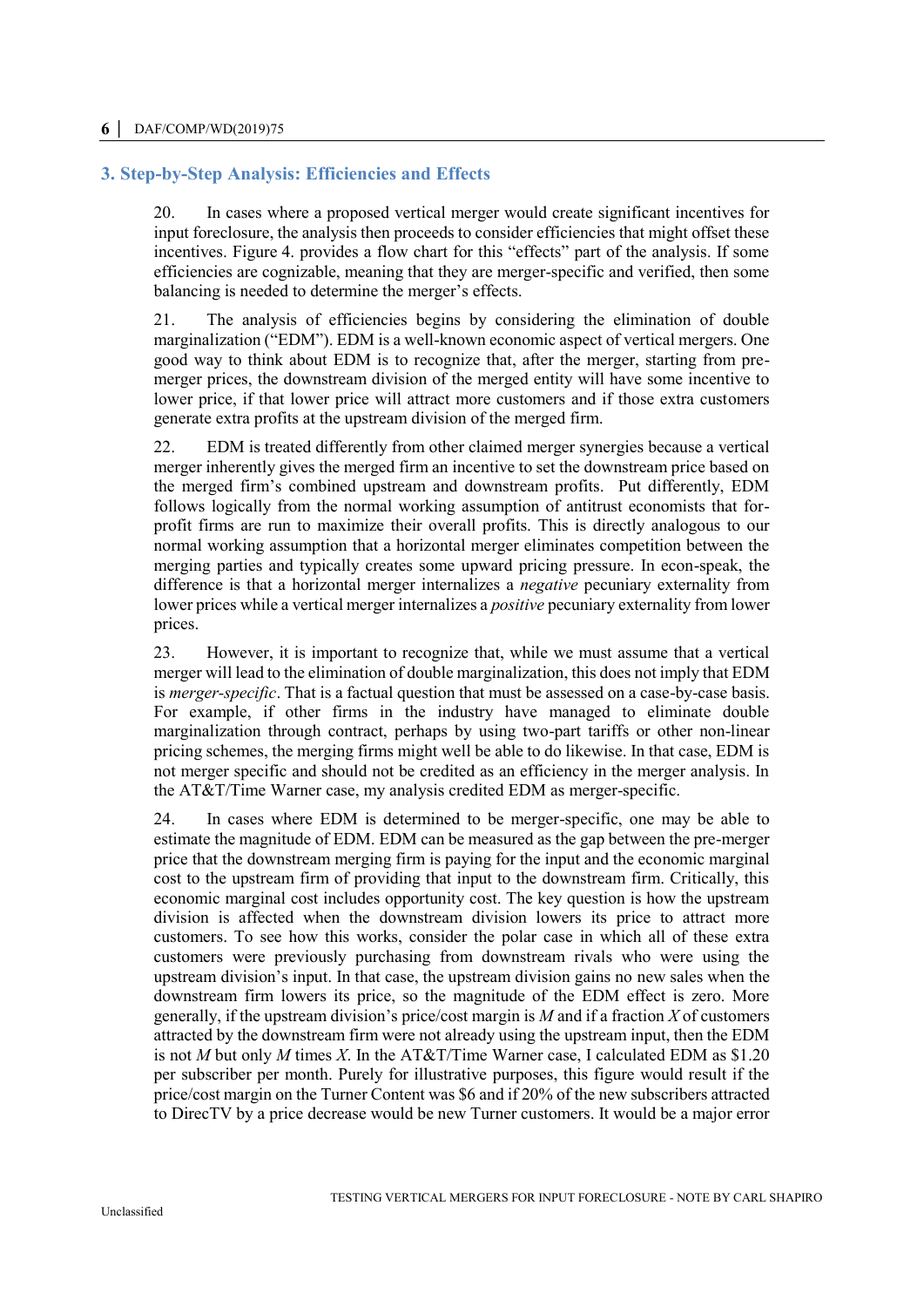to use the Turner price/cost margin of \$6 as the magnitude of EDM; that would overstate EDM by a factor of five.

25. If the RRC effect and the EDM effects can be quantified, they can be compared. This amounts to asking whether the merger will raise or lower the costs of the input for the downstream firms collectively. The merging downstream firm enjoys an input cost reduction, due to EDM, but the rivals downstream firms suffer from higher input costs. In the AT&T/Time Warner merger I determined that RRC was greater than  $EDM<sup>10</sup>$ . This conclusion was hotly disputed, and the District Court judge did not find my analysis reliable enough to conclude that the merger would lead to higher costs and thus harm competition and consumers. Since the burden of proof was on the DOJ, this proved fatal to the DOJ's case.

26. If RRC is greater than EDM, the proposed merger could still promote competition and benefit customers if the merger would lead to significant cognizable synergies. As with horizontal mergers, some healthy skepticism about claimed efficiencies is warranted, and the burden rests on the merging parties to establish that they are merger specific and verified and ultimately will lead to consumer benefits.

#### **4. Conclusions and Lessons**

 $\overline{a}$ 

27. This submission has sketched out a practical, step-by-step analysis for evaluating vertical mergers to see whether they pose a threat to competition based on input foreclosure. This approach could form an important part of updated Vertical Merger Guidelines, which are badly needed in the United States.

28. The core economic idea behind this approach is intuitive: when one firm acquires an important input, that firm will have an incentive to use that input to favor itself over its rivals. Business executives understand this point well. Offsetting this, the merger may allow for greater vertical coordination. The framework here provides a structural method of assessing those two basic effects.

29. Nothing in this analysis hinges on market definition, market shares, or measures of market concentration. In this respect, the analysis of vertical mergers is entirely unlike the analysis of horizontal mergers, where these elements, and the structural presumption, can be critical.<sup>11</sup>

30. For vertical mergers that generate significant merger-specific efficiencies, the best outcome for competition and for consumers may be for the merger to proceed with suitable remedies, which may include behavioral remedies. The efficacy of structural and behavioral remedies should be assessed on a case-by-case basis. Ruling out behavioral

<sup>10</sup> I also developed a downstream merger simulation model to estimate how these cost changes for the Turner Content would be passed through to final consumers. I used that model to predict consumer harm. That model also was disputed.

<sup>11</sup> In fact, in the AT&T/Time Warner merger, I did not find greater harms in geographic markets where DirecTV had a larger share of the MVPD market. To see why, consider the polar case in which the downstream firm has 100% of the downstream market. In that case, if EDM is merger specific, the merger will generate benefits for consumers and will not raise rivals' costs, because there are no rivals. Of course, such a merger may still harm competition by raising downstream entry barriers.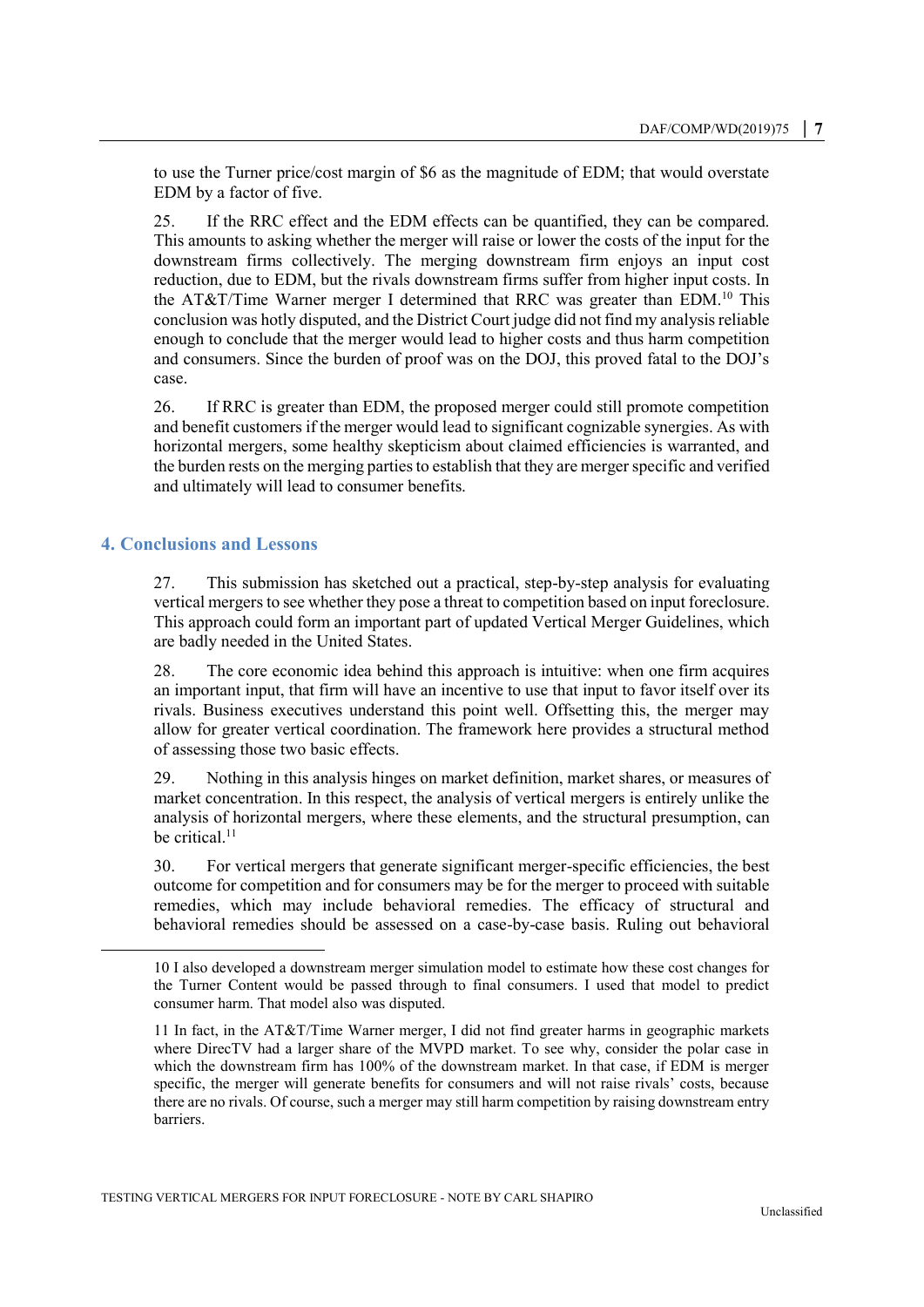<span id="page-10-0"></span>remedies in vertical mergers *a priori* is unwarranted. Adopting such a rigid approach may force a competition authority to accept one of two inferior outcomes: allowing the merger to proceed without any remedy or trying to block the merger in its entirety.**<sup>12</sup>**



### **Input Foreclosure: Elements of the Analysis**



 $\overline{a}$ 

<sup>12</sup> For example, in the NBC/Universal merger, the DOJ and the FCC allowed the merger to proceed subject to behavioral remedies. I was the chief economist at the DOJ when that merger was reviewed. In the AT&T/Time Warner case, AT&T argued that the remedy in the NBC/Universal merger had been effective. The DOJ was unable to rebut that argument.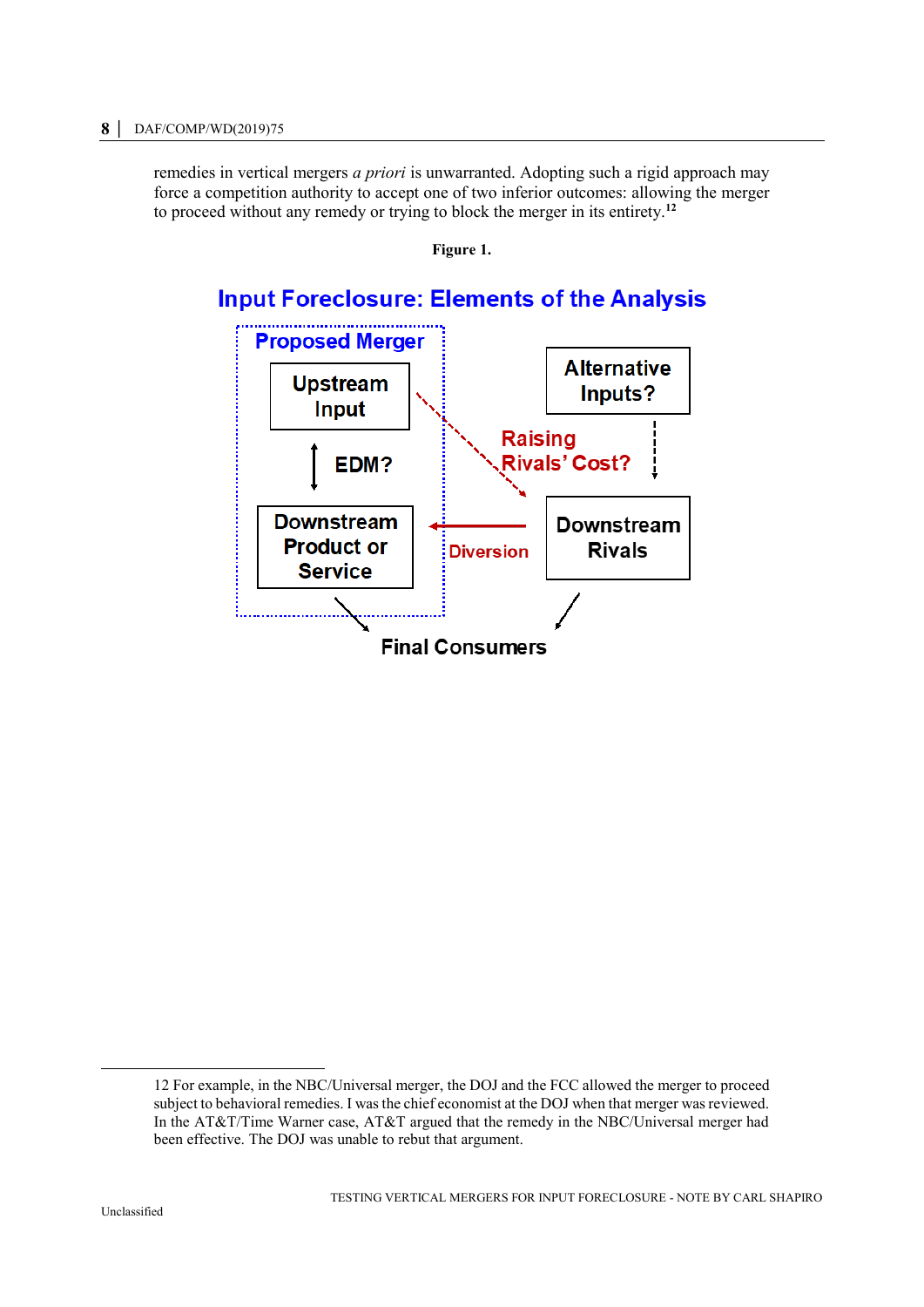<span id="page-11-0"></span>



# <span id="page-11-1"></span>**Unilateral Ability and Incentive Analysis**